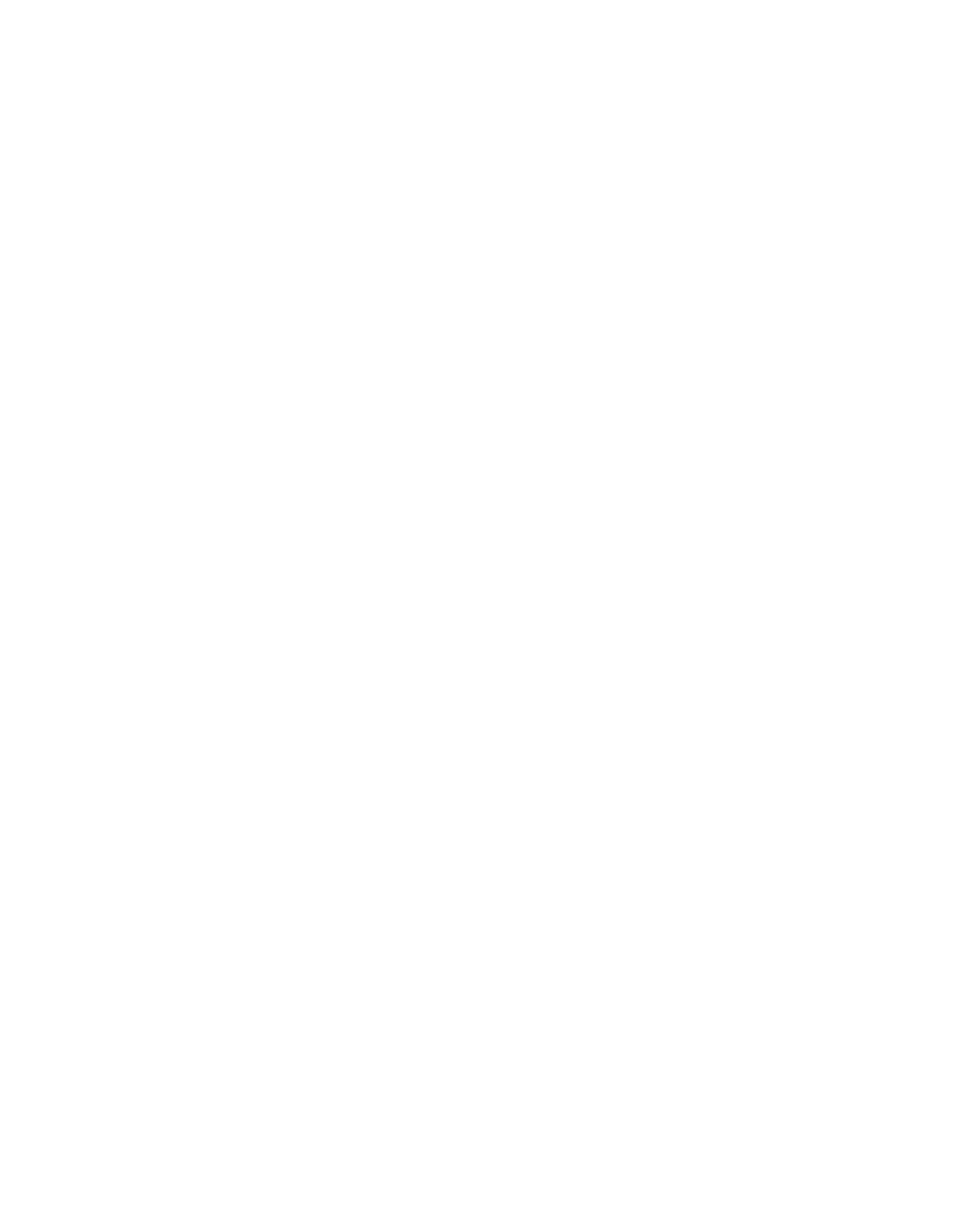# **Reaching for the Stars: Quality Ratings of Medicare Advantage Plans, 2011**

Prepared by Gretchen Jacobson, Anthony Damico, Jennifer Huang, and Tricia Neuman

#### **FEBRUARY 2011**

#### **Introduction**

The Centers for Medicare and Medicaid Services (CMS) posts quality ratings of Medicare Advantage plans to provide Medicare beneficiaries with additional information about the various Medicare Advantage plans offered in their area. The health reform law of 2010 required the ratings to be used to award quality-based payments to Medicare Advantage plans, beginning in 2012.<sup>1</sup> In November of 2010, the CMS posted the agency's ratings of the Medicare Advantage plans that are available to beneficiaries for the 2011 plan year on the Medicare.gov website. The CMS has proposed a demonstration that would modify the rating system and provide additional quality‐based payments to the Medicare Advantage plans for 2012 to 2014. All Medicare Advantage plans would be included in the demonstration.

This issue brief summarizes the quality‐based payments as described in the health reform law and the proposed demonstration. The brief documents the location of highly-rated Medicare Advantage plans across the country, identifies which types of plans receive higher quality ratings, and explains how the proposed demonstration would modify the quality‐based ratings and payments.

The analysis does not attempt to assess the validity of the quality ratings, nor does it quantify the expected increase in Medicare payments to plans that are expected to result either from PPACA or the proposed demonstration because such calculations at this time would be speculative; the CMS is expected to publish the quality-based payments during the spring of 2011. Like our previous analyses, it examines the data posted by the CMS to consider the implications for consumers and policymakers.<sup>2</sup> A description of how the CMS calculates the quality ratings for the Medicare Advantage plans, including recent changes in the calculations, is included in the **Appendix**.

#### **Background**

The CMS rates Medicare Advantage plans on a scale of one to five stars, with five stars representing the highest quality. The CMS defines the star ratings in the following manner:

| 5 Stars | <b>Excellent performance</b> |
|---------|------------------------------|
| 4 Stars | Above average performance    |
| 3 Stars | Average performance          |
| 2 Stars | Below average performance    |
| 1 Star  | Poor performance             |

All rated plans, including Health Maintenance Organizations (HMOs), Point of Service (POS) plans, local Preferred Provider Organizations (PPOs), regional PPOs, and Private Fee‐for‐Service (PFFS) plans, receive both summary scores and overall scores.

The summary score for Medicare Advantage plans:

- Is used under the health reform law to provide quality-based payments;
- Provides an overall measure of a plan's quality, based on indicators of the quality of care, access to care, responsiveness, beneficiary satisfaction, and customer service; and
- Does not include plans' Part D (prescription drug plan) ratings.

The overall score for Medicare Advantage plans differs from the summary score because it combines a plan's summary score with its Part D plan rating. The CMS uses the overall score for the 2011 ratings, and proposes to use the overall score under the proposed demonstration.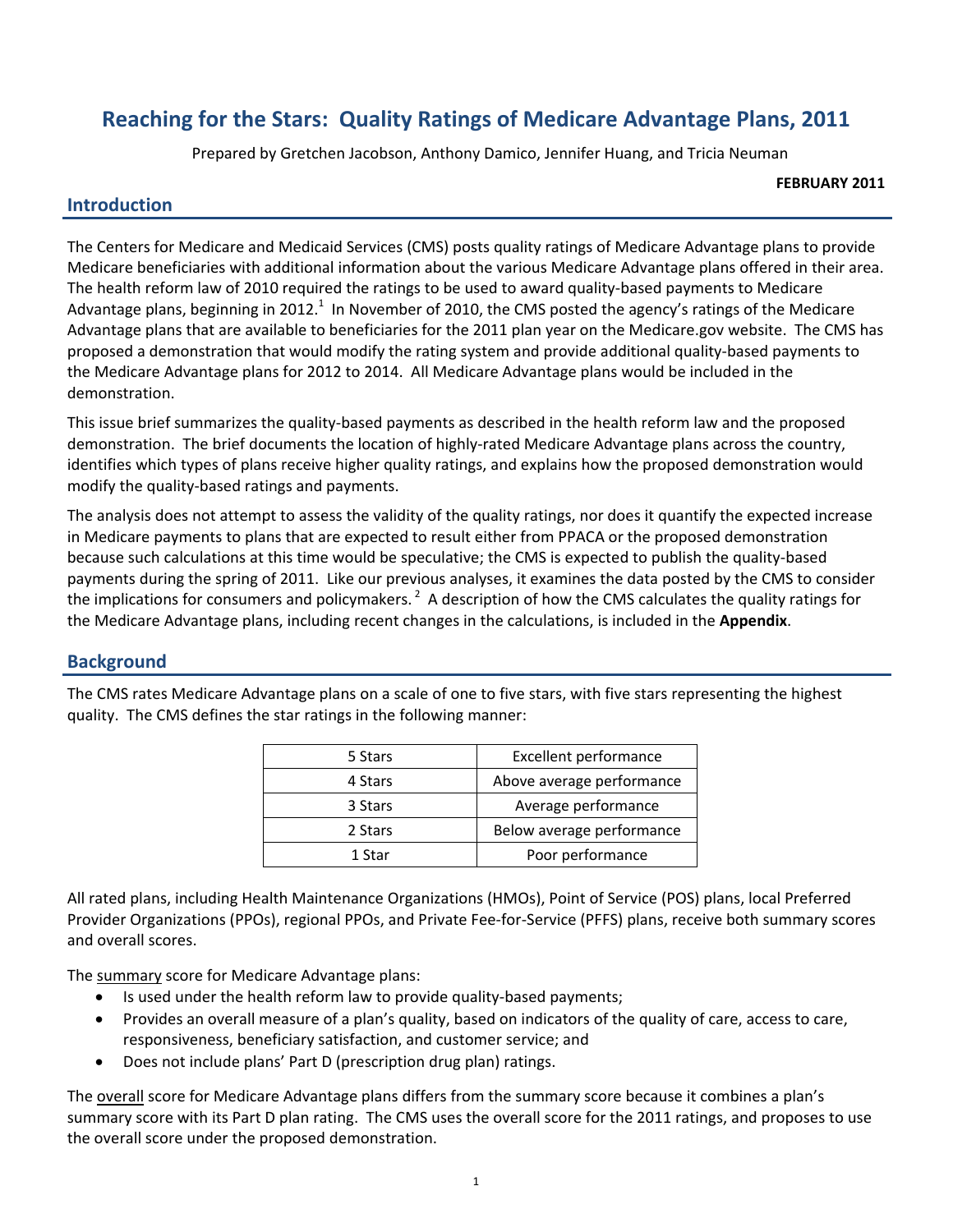# **How Did the Health Reform Law of 2010 Design the Quality‐Based Payments?**

The health reform law made many changes to payments for Medicare Advantage plans to achieve Medicare savings, primarily by lowering county benchmarks and tying them to the relative costs of traditional Medicare. The new benchmarks will be phased‐in over two, four, or six years, with longer phase‐in periods for counties with large changes in benchmarks **(Table 1)**. Most counties will have benchmark changes phased‐in over six years.

|                     |          |                  | <b>TUBIC II</b> CHUIRCS III DCHUIHIUINS UNUCL UIC HCUIUI ICIOIIII IUW OI LOID |
|---------------------|----------|------------------|-------------------------------------------------------------------------------|
| <b>Reduction in</b> | Phase-in | <b>Number of</b> | <b>Share of Medicare</b>                                                      |
| <b>benchmarks</b>   | period   | counties (est.)  | Advantage enrollees (est.)                                                    |
| Less than \$30      | 2 years  | 222              | 16%                                                                           |
| \$30 to \$49        | 4 years  | 238              | 4%                                                                            |
| \$50 or more        | 6 years  | 2787             | 80%                                                                           |

**Table 1.** Changes in benchmarks under the health reform law of 2010

Source: Kaiser Family Foundation analysis of the CMS fee‐for‐service expenditures in 2008 (excluding IME Medicare payments), benchmarks for 2011, and November 2010 enrollment.

The health reform law also introduced quality‐based payments for plans, providing additional funds to plans receiving at least 4 stars. Specifically, plans with higher quality ratings will receive higher rebates: a 70 percent rebate for plans receiving 4.5 or 5 stars; a 60 percent rebate for plans receiving 3.5 or 4 stars; and a 50 percent rebate for plans receiving 3 stars or fewer.<sup>3</sup> Plans with 4 or more stars will also receive bonus payments (i.e., additional amounts added to the plan's benchmark), and in certain counties, they will receive double bonuses.<sup>4</sup> The bonus payment is applied only to the new benchmarks, rather than the blended benchmark, providing plans only part of the bonus amount until the new benchmarks are fully phased‐in **(Appendix Table A1)**. The combination of the bonuses and the blended benchmarks will not be allowed to exceed the benchmarks in place prior to health reform law ("bonus cap"). All bonuses are required to be used towards providing extra benefits or lowering premiums for enrollees.

#### **How Would the Proposed Demonstration Change the Design of the Quality‐Based Payments?**

The proposed demonstration would make several changes to the bonus payments authorized under the health reform law **(Table 2)**. First, all ratings would be based on the contracts' overall scores, rather than the summary scores. Second, bonus payments would be provided to contracts that are rated as average performers (3 or 3.5 stars), in addition to those that receive 4 or more stars. Third, contracts that receive 4 or more stars would receive higher bonus payments than those authorized under the health reform law. Fourth, contracts that receive 5 stars would receive higher bonus payments than the 4 and 4.5 star contracts and would not be subject to the bonus cap; the cap would still apply to all other contracts. Lastly, bonuses for contracts that receive 5 stars would be applied to the blended benchmark, rather than just the new benchmark, providing the 5 star plans the full bonus amount before the changes are fully phased‐in. Bonuses for all other contracts would be applied to only the new benchmark.

| <b>Quality rating</b>                                                                                                                                                                                                          |              | Under health reform of 2010 |              | <b>Under proposed demonstration</b> |
|--------------------------------------------------------------------------------------------------------------------------------------------------------------------------------------------------------------------------------|--------------|-----------------------------|--------------|-------------------------------------|
|                                                                                                                                                                                                                                | <b>Bonus</b> | <b>Applied to:</b>          | <b>Bonus</b> | <b>Applied to:</b>                  |
| 5 star plans                                                                                                                                                                                                                   | 1.5%         | new benchmark only          | 5%           | blended benchmark                   |
| 4 and 4.5 star plans                                                                                                                                                                                                           | 1.5%         | new benchmark only          | 4%           | new benchmark only                  |
| 3.5 star plans                                                                                                                                                                                                                 | None         | N/A                         | 3.5%         | new benchmark only                  |
| 3 star plans                                                                                                                                                                                                                   | None         | N/A                         | 3%           | new benchmark only                  |
| 2 and 2.5 star plans                                                                                                                                                                                                           | None         | N/A                         | none         | N/A                                 |
| 1 star plans                                                                                                                                                                                                                   | None         | N/A                         | none         | N/A                                 |
| Unrated: Plans that are too new                                                                                                                                                                                                | 1.5%         | new benchmark only          | 3%           | new benchmark only                  |
| Unrated: Plans with too few enrollees                                                                                                                                                                                          | 1.5%         | new benchmark only          | 3%           | new benchmark only                  |
| اللاطان وأرد والمناسب التارين والمتحاصر المتحاصر والمتحاصر والمستحرق والمستحرق والمستحرق والمستحرق والمستحرق والمستحرق والمستحرق والمستحرق والمستحرق والمستحرق والمستحرق والمستحرق والمستحرق والمستحرق والمستحرق والمستحرق وال |              |                             |              |                                     |

**Table 2.** Differences between bonuses under the health reform law versus the proposed demonstration, 2012

Source: The CMS explanation of the changes made by the proposed demonstration. Note: N/A means not applicable.

Together, these changes: (1) increase the number of Medicare Advantage plans that receive bonus payments, mainly by adding plans that receive average ratings; (2) increase the bonus payments to plans that receive the highest quality ratings; and (3) provide higher bonus payments to the 5 star plans than to the 4.5 and 4 star plans. The proposed demonstration will reportedly cost \$1.3 billion from 2012 to 2014, and would be evaluated relative to a CMS model showing how quality scores would have increased under the health reform law.<sup>5</sup>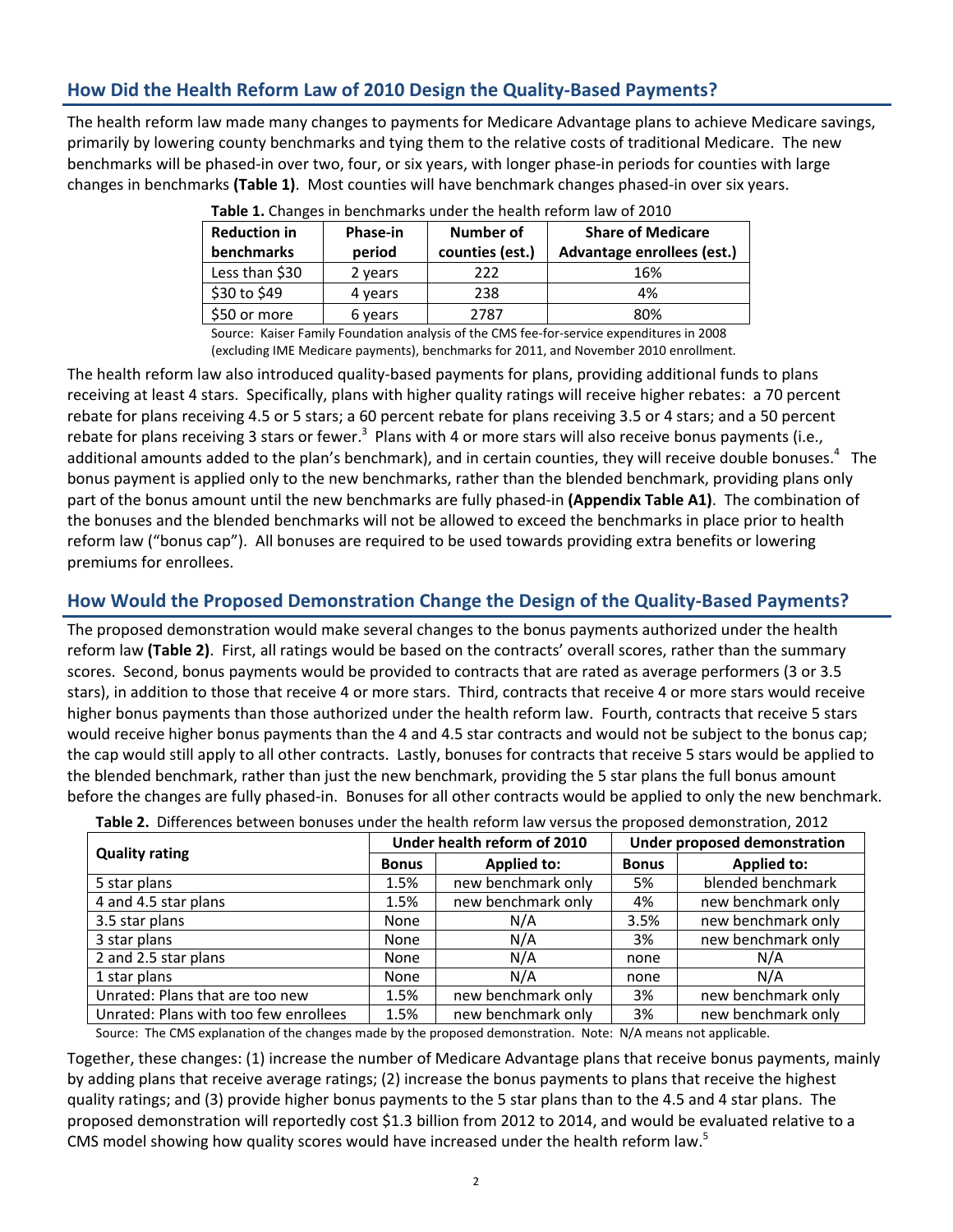#### **Analysis Overview**

 This analysis uses the five‐star rating system and additional information from the CMS Plan Directory and the November 2010 enrollment files to examine the plans' overall ratings, including where the highly rated plans are located, which types of plans receive higher quality ratings, and how the ratings will differ under the proposed demonstration versus the health reform law. The analysis includes all HMOs, POS plans, local PPOs, regional PPOs, and PFFS plans. Cost plans, Medicare Medical Savings Accounts (MSAs), Health Care Prepayment Plans (HCPPs), demonstrations, Program of All‐Inclusive Care for the Elderly (PACE) plans, and Religious Fraternal Benefit (RFB) plans are excluded because they did not receive overall ratings. All reported differences are significant at the 95 percent confidence level.

The results from this analysis are not directly comparable to our previous analyses because this analysis focuses on the overall ratings for contracts, rather than the contracts' summary ratings, which results in two important differences: the ratings include information about the prescription drug plan, if one is offered; and cost plans are excluded (because they did not receive overall ratings). The brief includes a discussion of the difference between summary scores and overall scores.

#### **What Share of Medicare Advantage Enrollees is In Highly‐Rated Plans?**

- Nearly one-quarter (24%) of all Medicare Advantage enrollees are covered by contracts that received an overall rating of 4 or more stars **(Exhibit 1)**. However, 60 percent of Medicare Advantage enrollees are covered by contracts that received 3 or 3.5 stars, which the CMS defines as average performance, and seven percent of enrollees are in contracts that received fewer than 3 stars. The average overall rating in 2011 is 3.47 stars, weighted by 2010 plan enrollment.
- Nearly one-quarter (24%) of contracts were not rated by the CMS in 2011. These contracts covered nine percent of Medicare Advantage enrollees in 2010. Contracts are unrated if they do not have sufficient data for ratings because they have too few enrollees or are too new (i.e., offered by an organization that did not have a Medicare Advantage contract in the previous three years). All unrated contracts will receive bonus payments in 2012 under both the health reform law and the proposed demonstration.



 In 2011, the CMS will flag "low performing" contracts by displaying a warning icon next to

the plans' information on Medicare.gov for the first time; five percent of contracts (28 out of 523 contracts), which cover approximately 7 percent of enrollees, will receive this warning symbol in 2011. Low performing contracts are defined as those that receive less than 3 stars for three or more consecutive years.

o Only one contract, Unison Advantage in Tennessee (owned by UnitedHealth Group), received an overall rating of 2 stars; 47 contracts (with 7 percent of Medicare Advantage enrollees) received 2.5 stars.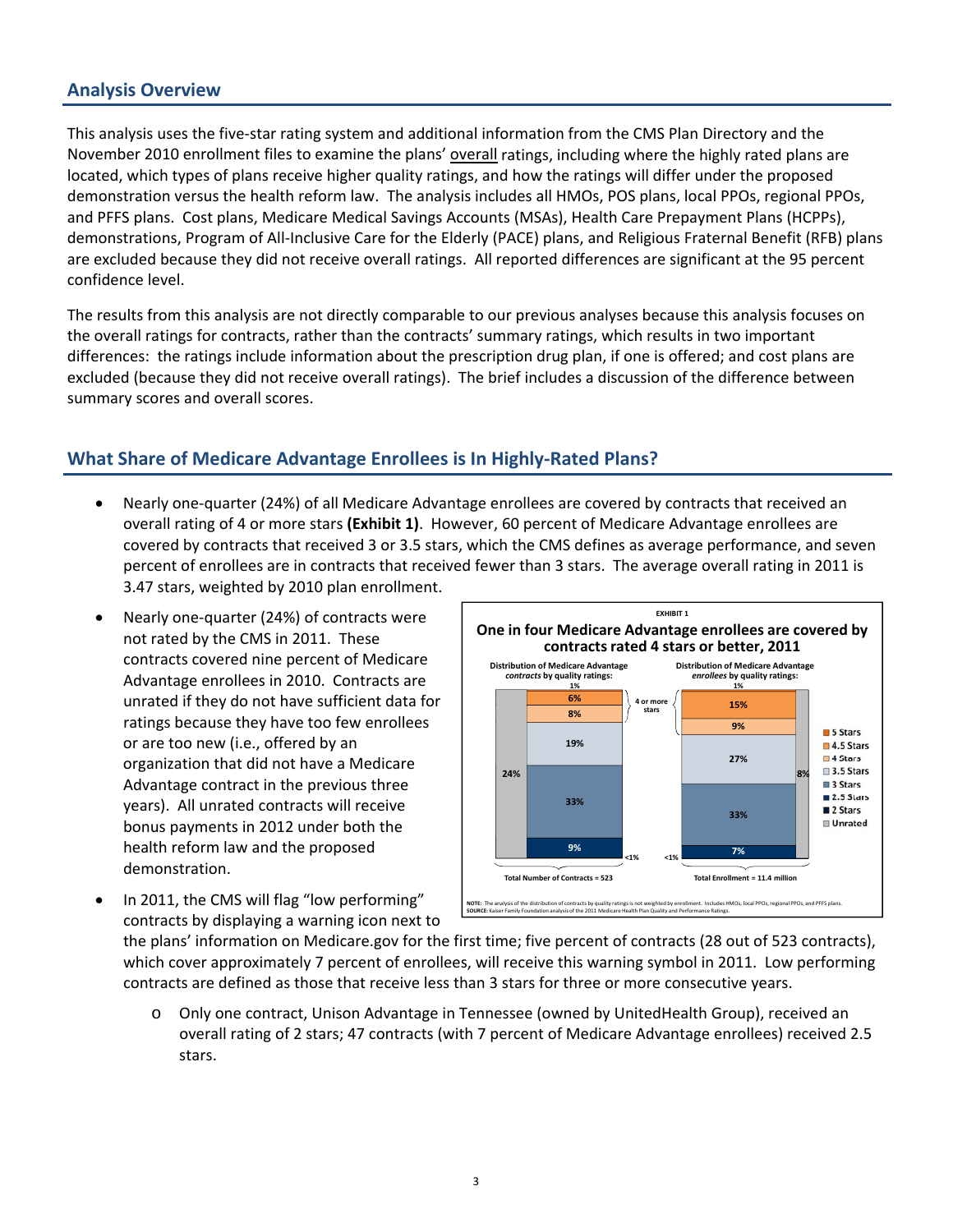### **Which Contracts Received High Ratings?**

- For 2011, just three contracts (out of a total of 523 contracts nationwide) received an overall rating of 5 stars: Capital Health Plan in northern Florida (owned by Blue Cross Blue Shield of Florida), Security Health Plan of
- Wisconsin (owned by the Marshfield Clinic), and Kaiser Permanente's Senior Advantage, which operates in Colorado and parts of Arizona. Each of these contracts is operated by not‐for‐profit organizations, and is an HMO.
- Seventy-four contracts received 4 or 4.5 stars in 2011; plans covered under these contracts are mainly located on the west coast and in the Northeast, with others located in Wisconsin, Minnesota, Tennessee, Florida, and North Carolina **(Exhibit 2)**.
- In the central part of the country, many counties do not have Medicare Advantage contracts rated by the CMS because either plan enrollment was too low or the plans were too new.



#### **How Have the Star Ratings Changed Over Time?**

- Average summary ratings for Medicare Advantage have increased since 2009, from 3.06 stars in 2009 to 3.49 stars in 2011; however, the years are not directly comparable because some of the ratings measures and scoring methods have changed over the years **(Exhibit 3**, summary ratings shown in **Appendix Table A2)**.
- Average Part D ratings for Medicare Advantage plans have decreased, from 3.59 stars in 2009 to 3.38 stars in 2011.
- The 2011 plan year is the first year that uses the overall score, which combines the summary rating and the Part D plan rating. The effect of including Part D ratings varies across contracts.
	- o Ratings for 62 contracts (which account for 7 percent of enrollees) increased after Part D plan ratings were included. For example, the Kaiser Permanente Senior Advantage HMO received a 4.5 star summary rating, but a 5 star rating on its overall score. MediGold's HMO in Ohio



received a summary rating of only 3.5 stars, but 4 stars on its overall score. The shift to an overall score that includes Part D plan ratings will boost quality payments to these contracts under the demonstration.

o For 45 contracts (which account for 13 percent of enrollees), the Part D ratings decreased the overall rating. KelseyCare Advantage, a POS plan in Houston, Texas, received a summary rating of 5 stars, but an overall rating of 4.5 stars because the contract received only 4 stars for its Part D plan. Universal Health Care's PFFS contract in Nevada received a summary rating of 3 stars, but an overall rating of only 2.5 stars because its Part D rating was 2.5 stars.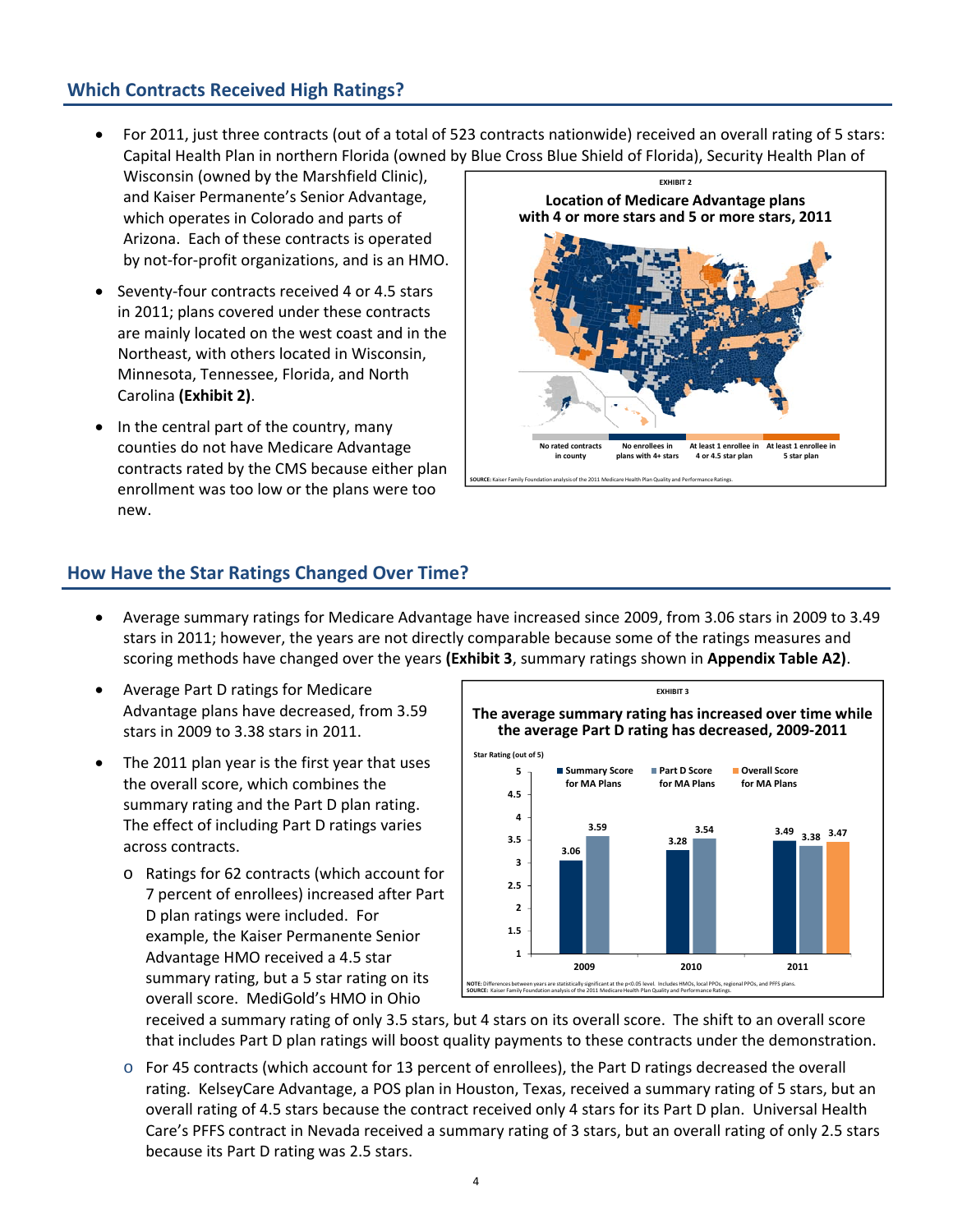## **Which Organizations Received Higher Ratings?**

 Average overall quality ratings vary widely across the organizations with the most Medicare Advantage enrollees, ranging from 4.53 stars averaged across Kaiser Permanente's rated plans and 3.97 stars averaged

across Highmark's rated plans to an average of 3.06 stars for Humana's rated plans and an average of 3.05 stars for Wellpoint's rated plans **(Exhibit 4)**. All ratings were weighted by the contracts' enrollment in November of 2010.

- Overall quality ratings often vary across plan type within the same organization. For example, among Aetna's rated Medicare Advantage contracts, the average overall rating for HMOs is 3.17 stars, but 3.49 stars for its local PPOs.
- The average summary rating, by plan type, weighted by 2010 enrollment, increased or remained approximately the same between



2010 and 2011 for organizations with the highest enrollment in rated Medicare Advantage plans **(Appendix Table A3)**. In contrast, the change in average rating for the Part D plans between 2010 and 2011 was less consistent by plan type **(Appendix Table A4)**.

#### **Which Plan Characteristics are Associated with Higher Ratings?**

- **Not‐for‐profit** organizations have higher average overall ratings than for profit organizations (4.08 stars versus 3.22 stars), weighted by the 2010 enrollment **(Exhibit 5)**.
- **More experienced** plans (with contracts beginning before 2004) have higher ratings than newer plans (3.68 stars versus 3.14 stars), weighted by the 2010 enrollment.
- **HMOs** have higher average ratings (3.59 stars) than the average overall rating for local PPOs (3.46 stars), PFFS plans (3.07 stars), and regional PPOs (2.76 stars) – all weighted by 2010 enrollment. Of note, only 50 percent of enrollees in PFFS plans were in rated plans. These findings are consistent with our 2010 findings, which were based on the summary scores.



- Contracts in **urban areas** are covered by contracts that have higher average overall ratings (3.49 stars) than contracts in rural areas (2.97 stars).
- In counties with **relatively high Medicare Advantage penetration** (more than 40 percent enrolled in plans), contracts had higher average overall ratings in 2011 (3.61 stars) than the average overall rating for counties with between 10 and 20 percent of beneficiaries in Medicare Advantage (3.21 stars) and counties with less than 10 percent of beneficiaries in Medicare Advantage (3.00 stars), similar to 2010.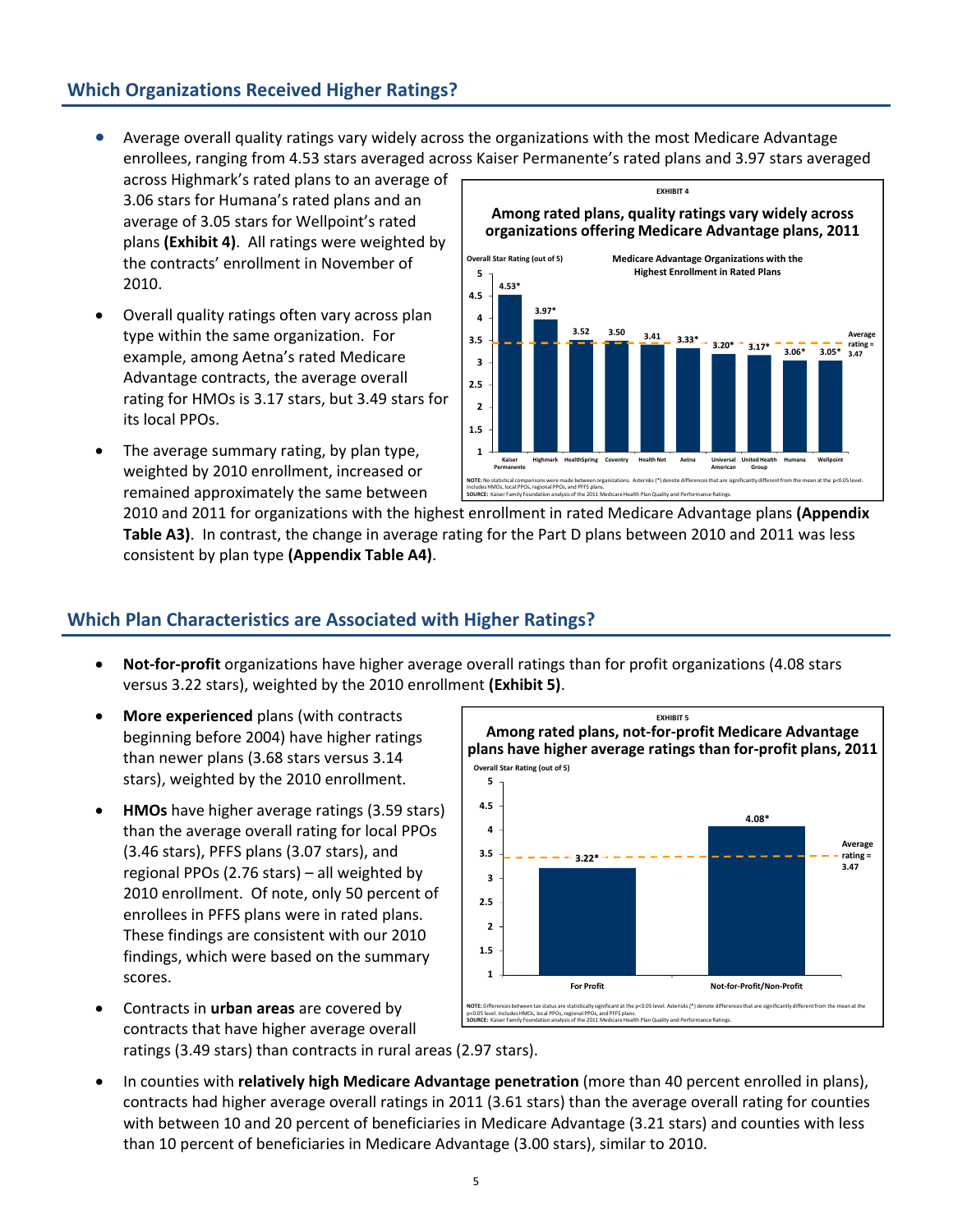- Average quality ratings tend to be higher in counties with **higher median household income**. In counties with median household incomes of more than \$60,000, the average overall quality rating is 3.69 stars, while in counties with median household incomes of less than \$40,000, the average overall rating is 3.08 stars **(Exhibit 6)**.
- Average quality ratings are higher in areas with **more Medicare Advantage plans** than in areas with fewer plans. In areas with more than 35 plans, the average overall quality rating is 3.54 stars in 2011. In comparison the average quality rating is 3.18 stars in areas with 15 or fewer plans.



In a multivariate, ordered logit model, the contract's tax status and experience were most strongly and significantly associated with the number of stars received by the contracts, controlling for other factors.

#### **Policy Implications**

 $\overline{a}$ 

For the first time, the Medicare Advantage quality ratings will be used to identify and reward highly‐rated plans in 2012. As we found in our analysis of the 2010 ratings, approximately one‐quarter of Medicare Advantage enrollees nationwide are covered by contracts that received four or more stars in 2011, with not-for-profit and more experienced contracts receiving higher ratings than others. The proposed demonstration will increase the share of contracts receiving bonuses by including plans rated as average performers; it will also increase bonus payments for the most highly-rated plans. Rewarding and incentivizing plans in this manner may put plans on a trajectory towards higher ratings, but it also introduces rewards for average quality performance. As the quality bonus payments from the law and demonstration are phased in, it will be useful to assess the extent to which the new financial incentives result in higher quality ratings among Medicare Advantage plans, and improved outcomes for enrollees.

 $^1$  Hereinafter, the health reform law refers to the Patient Protection and Affordable Care Act of 2010 (P.L. 111-148; PPACA) as amended by the

Health Care and Education Reconciliation Act of 2010 (P.L. 111-152).<br><sup>2</sup> See Jacobson G, Damico A, Neuman T, and Huang J. "What's in the Stars? Quality Ratings of Medicare Advantage Plans, 2010" December 2009; see also Jacobson G, Damico A, Neuman T, and Huang J. "Quality Ratings of Medicare Advantage Plans: Key Changes in the Health Reform Law and 2010 Enrollment Data," September 2010.<br><sup>3</sup> Rebates are the share of the difference between the plan bid and the benchmark that is retained by the plan, if the plan bid is lower than the

benchmark.<br><sup>4</sup> See Kaiser Family Foundation, "Explaining Health Reform: Key Changes in the Medicare Advantage Program," May 2010.

<sup>&</sup>lt;sup>5</sup> Centers for Medicare and Medicaid Services, "Proposed Changes to the Medicare Advantage and the Medicare Prescription Drug Benefit Programs for Contract Year 2012 and Demonstration on Quality Bonus Payments," November 7, 2010; see also Julie Appleby, "Effort to Reward Medicare Advantage Plans Draws Criticism," Kaiser Health News, January 10, 2011.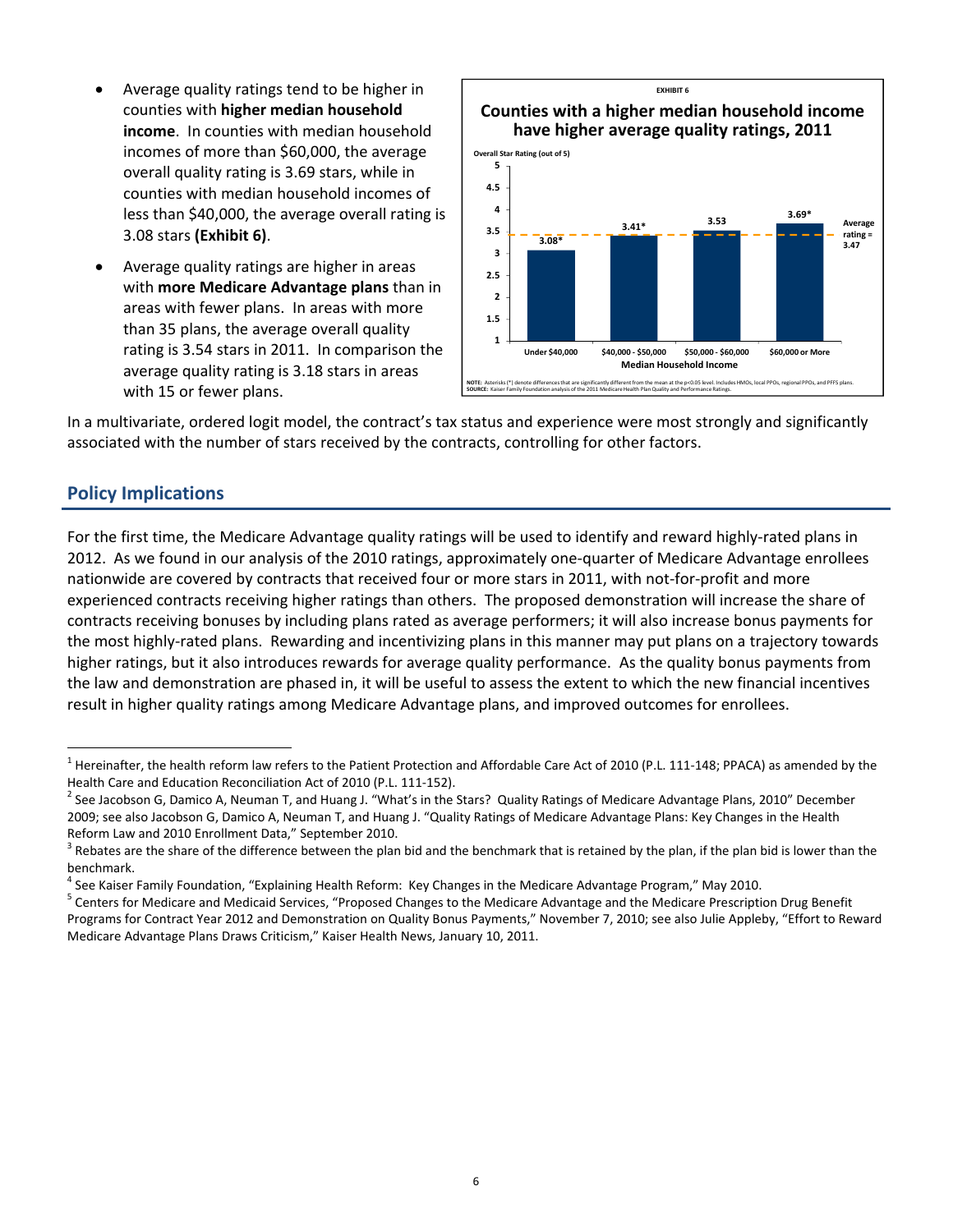#### **Appendix: How the CMS Rated Medicare Advantage Plans for Plan Year 2011**

**Medicare Advantage Plan Ratings.** The quality scores for Medicare Advantage plans are based on 36 standard performance measures that are derived from four sources: (1) the Healthcare Effectiveness Data and Information Set (HEDIS<sup>®</sup>), (2) the Consumer Assessment of Healthcare Providers and Systems (CAHPS<sup>®</sup>), (3) the Health Outcomes Survey (HOS), and (4) the CMS administrative data, including information about member satisfaction, plans' appeals processes, audit results, and customer service. The ratings for the 2011 plan year use plan and beneficiary information collected in 2009 (HEDIS<sup>®</sup> and HOS) and 2010 (CAHPS<sup>®</sup> and administrative data).

The CMS groups the quality measures into five domains: (1) staying healthy: screenings, tests, and vaccines; (2) managing chronic (long‐term) conditions; (3) ratings of health plan responsiveness and care; (4) health plan members' complaints and appeals; and (5) health plan telephone customer service. The CMS dropped one measure from the 2011 ratings that was used in the 2010 ratings --- the share of members who chose to leave the health plan --- and split two measures into six; Cholesterol screening was split into cardiovascular care – cholesterol screening and diabetes care – cholesterol screening, and providing care to members with diabetes was split into diabetes care – eye exam, diabetes care – kidney disease monitoring, diabetes care – blood sugar controlled, and diabetes care – cholesterol controlled. As a result, the total number of measures for the plan ratings increased from 32 in 2010 to 36 in 2011.

The CMS assigns stars for each measure and then averages all the measures to calculate the summary score. The quality measures are adjusted for patient characteristics, when possible. The summary score also takes into account whether contracts have demonstrated both high and stable quality ratings across all measures, relative to other contracts. The summary scores and quality ratings are assigned for each Medicare Advantage contract, rather than for each plan covered under a contract, since much of the data is only available to the CMS at the contract level. This means that every Medicare Advantage plan covered under the same contract received the same quality rating (and most contracts cover multiple plans).

The CMS altered how the stars are assigned for some of the measures. In the past, contracts were "graded on a curve," such that contracts were scored on a relative scale for each measure. For some measures, contracts continue to be graded on a curve in 2011. For other measures, minimum thresholds are set, and contracts that exceed the threshold for the measure are assigned at least four stars for that measure; contracts that do not exceed the threshold are assigned no more than 3.5 stars for the measure. The other star values are assigned based on the distribution of the contracts above and below the thresholds. The thresholds are assigned based upon either regulatory standards or plan performance in prior years. However, where the threshold is set affects how many plans receive 4 or 5 stars. For example, the measures "Improving or Maintaining Physical Health" and "Improving or Maintaining Mental Health," which are computed as the percent of enrollees who physical/mental health status was maintained or improved, have similar national averages (67% and 77%, respectively); however, the physical health measure has a much lower threshold for receiving 4 or more stars than the mental health measure (60% versus 85%, respectively). Thus, many more plans received 4 or more stars for "Improving or Maintaining Physical Health" than for "Improving or Maintaining Mental Health."

**Prescription Drug Plan Ratings.** The quality ratings for both Medicare Advantage Prescription Drug plans (MA‐PDs) and stand-alone prescription drug plans (PDPs) are derived from three sources: (1) the CAHPS® survey, (2) the prescription drug event (PDE) data submitted to the CMS by the drug plans, and (3) administrative data, including information about plans' customer service, appeals processes, member satisfaction, audit results, and plans' identification of low income subsidy (LIS) recipients. The CMS groups the measures into four domains: (1) drug plan customer service; (2) drug plan member complaints, members who choose to leave, and Medicare audit findings; (3) member experience with drug plan; and (4) drug pricing and patient safety. Similar to the Medicare Advantage plan summary ratings, the prescription drug plan ratings are calculated by averaging the number of stars a contract receives for each of the 17 measures, and the score takes into account whether contracts have demonstrated both high and stable quality ratings across the measures.

**Overall Ratings.** The overall rating for a MA‐PD contract is the average of the 53 measures (36 for Medicare Advantage plans plus 17 for prescription drug plans). In this manner, the prescription drug plan measures comprise about one‐third of the measures for the overall rating. The exact share will vary by contract because some contracts do not have enough information to receive stars for all measures. Only HMOs, local PPOs, regional PPOs, and PFFS plans receive overall ratings; although 1876 cost contracts receive summary scores, they do not receive overall ratings.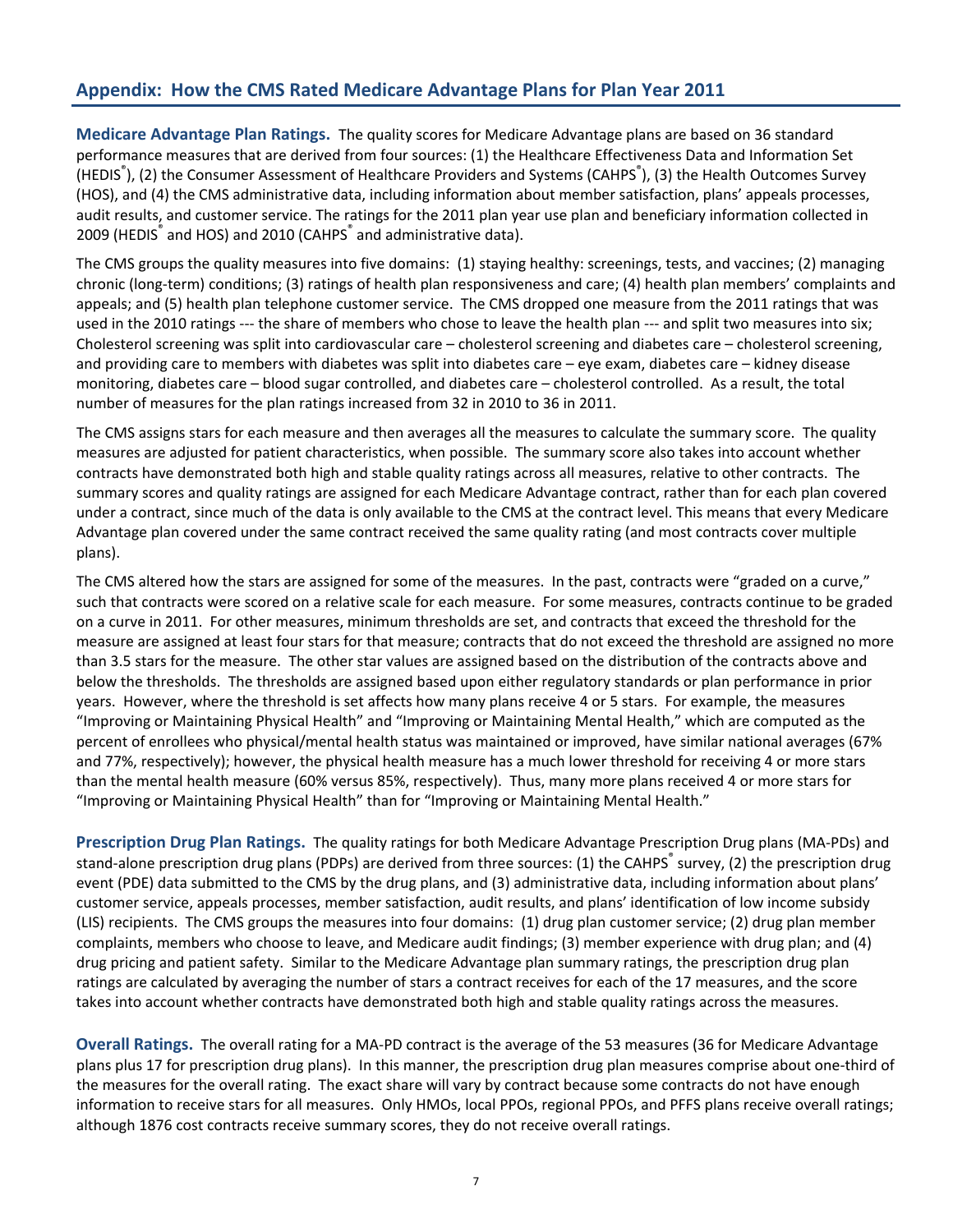Table A1. Bonus payment percentages under the proposed demonstration and the health reform law, 2012-2015

|                              |                    | <b>Bonus payments under</b><br>Demonstration,<br>after blending benchmarks |                    |                    | <b>Bonus payments under</b><br><b>Health Reform Law,</b><br>after blending benchmarks |                    |
|------------------------------|--------------------|----------------------------------------------------------------------------|--------------------|--------------------|---------------------------------------------------------------------------------------|--------------------|
| <b>Quality Rating</b>        | 2 year<br>counties | 4 year<br>counties                                                         | 6 year<br>counties | 2 year<br>counties | 4 year<br>counties                                                                    | 6 year<br>counties |
| 5 star plans                 |                    |                                                                            |                    |                    |                                                                                       |                    |
| 2012                         | 5.00%              | 5.00%                                                                      | 5.00%              | 0.75%              | 0.38%                                                                                 | 0.25%              |
| 2013                         | 5.00%              | 5.00%                                                                      | 5.00%              | 3.00%              | 1.50%                                                                                 | 1.00%              |
| 2014                         | 5.00%              | 5.00%                                                                      | 5.00%              | 5.00%              | 3.75%                                                                                 | 2.50%              |
| 2015 (ACA rules)             | 5.00%              | 5.00%                                                                      | 3.33%              | 5.00%              | 5.00%                                                                                 | 3.33%              |
| 4 and 4.5 star plans         |                    |                                                                            |                    |                    |                                                                                       |                    |
| 2012                         | 2.00%              | 1.00%                                                                      | 0.67%              | 0.75%              | 0.38%                                                                                 | 0.25%              |
| 2013                         | 4.00%              | 2.00%                                                                      | 1.33%              | 3.00%              | 1.50%                                                                                 | 1.00%              |
| 2014                         | 5.00%              | 3.75%                                                                      | 2.50%              | 5.00%              | 3.75%                                                                                 | 2.50%              |
| 2015 (ACA rules)             | 5.00%              | 5.00%                                                                      | 3.33%              | 5.00%              | 5.00%                                                                                 | 3.33%              |
| 3.5 star plans               |                    |                                                                            |                    |                    |                                                                                       |                    |
| 2012                         | 1.75%              | 0.88%                                                                      | 0.58%              | None               | None                                                                                  | None               |
| 2013                         | 3.50%              | 1.75%                                                                      | 1.17%              | None               | None                                                                                  | None               |
| 2014                         | 3.50%              | 2.63%                                                                      | 1.75%              | None               | None                                                                                  | None               |
| 2015 (ACA rules)             | None               | None                                                                       | None               | None               | None                                                                                  | None               |
| 3 star plans                 |                    |                                                                            |                    |                    |                                                                                       |                    |
| 2012                         | 1.50%              | 0.75%                                                                      | 0.50%              | None               | None                                                                                  | None               |
| 2013                         | 3.00%              | 1.50%                                                                      | 1.00%              | None               | None                                                                                  | None               |
| 2014                         | 3.00%              | 2.25%                                                                      | 1.50%              | None               | None                                                                                  | None               |
| 2015 (ACA rules)             | None               | None                                                                       | None               | None               | None                                                                                  | None               |
| <b>New plans</b>             |                    |                                                                            |                    |                    |                                                                                       |                    |
| 2012                         | 1.50%              | 0.75%                                                                      | 0.50%              | 0.75%              | 0.38%                                                                                 | 0.25%              |
| 2013                         | 3.00%              | 1.50%                                                                      | 1.00%              | 2.50%              | 1.25%                                                                                 | 0.83%              |
| 2014                         | 3.50%              | 2.63%                                                                      | 1.75%              | 3.50%              | 2.63%                                                                                 | 1.75%              |
| Low enrollment / small plans |                    |                                                                            |                    |                    |                                                                                       |                    |
| 2012                         | 1.50%              | 0.75%                                                                      | 0.50%              | 0.75%              | 0.38%                                                                                 | 0.25%              |

Note: Quality bonus payment percentages are double for plans in qualifying counties.

Source: The CMS explanation of the changes made by the proposed demonstration, November 2010.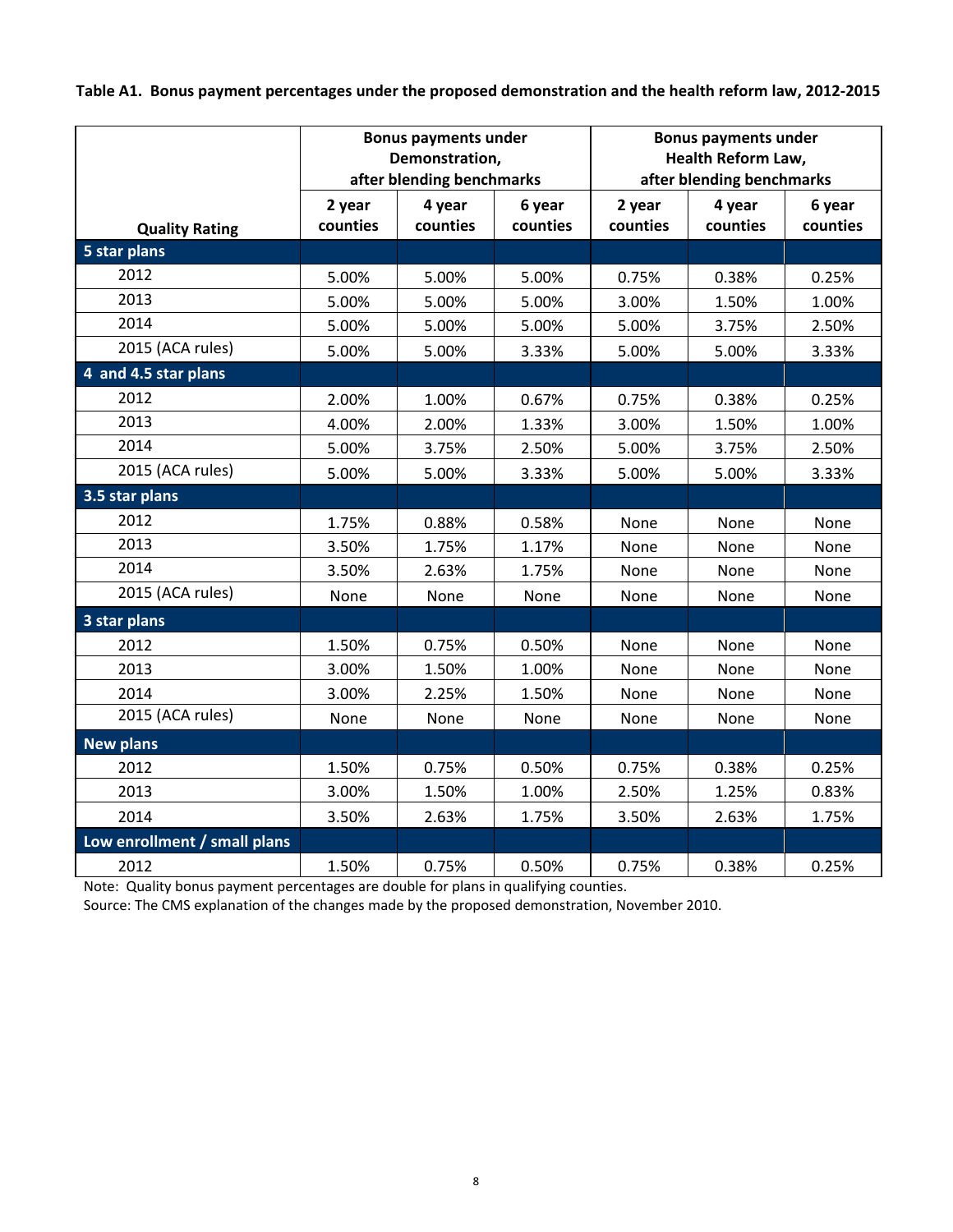|                         |                                                                                                                                                                                                                             |                 |              | 2010               |                            |                                        |               |                     | 2011                |                            |                                          |                              |
|-------------------------|-----------------------------------------------------------------------------------------------------------------------------------------------------------------------------------------------------------------------------|-----------------|--------------|--------------------|----------------------------|----------------------------------------|---------------|---------------------|---------------------|----------------------------|------------------------------------------|------------------------------|
|                         |                                                                                                                                                                                                                             |                 |              |                    | enrollees in<br>Percent of | <b>Different</b>                       |               |                     |                     | enrollees in<br>Percent of | <b>Different</b>                         | <b>Difference</b><br>between |
|                         |                                                                                                                                                                                                                             | Plans           | Enrollees in | summary<br>Average | plans not                  | from                                   | <b>Plans</b>  | <b>Enrollees</b> in | ynammary<br>Average | plans not                  | from                                     | 2010 and                     |
|                         |                                                                                                                                                                                                                             | rated           | rated plans  | score              | rated                      | reference?                             | rated         | rated plans         | score               | rated                      | reference?                               | 2011?                        |
| Overall                 |                                                                                                                                                                                                                             | 355             | 9,379,665    | 3.28               | 12.6%                      |                                        | 396           | 10,074,441          | 3.49                | 9.4%                       |                                          | Yes                          |
| <b>Tax Status</b>       | For Profit                                                                                                                                                                                                                  | 266             | 6,597,731    | 3.04               | 14.7%                      | Reference                              | 303           | 7,158,298           | 3.26                | 10.5%                      | Reference                                | Yes                          |
|                         | Not-for-Profit/Non-Profit                                                                                                                                                                                                   | $_{89}$         | 2,781,934    | 3.86               | 7.4%                       | Yes                                    | 93            | 2,916,143           | $4.06*$             | 6.5%                       |                                          | Yes                          |
| Plan began              | $\frac{\mathsf{o}}{\mathsf{e}}$                                                                                                                                                                                             | 218             | 3,263,766    | $2.96*$            | 29.3%                      | Reference                              | 264           | 3,970,215           | $3.18 *$            | 19.8%                      | Reference                                | Yes                          |
| before 2004             | Yes                                                                                                                                                                                                                         | 137             | 6,115,899    | 3.45               | 0.1%                       | Yes                                    | 132           | 6,104,226           | $3.70*$             | 1.0%                       |                                          | Yes                          |
| Plan began              | ş                                                                                                                                                                                                                           | 206             | 3,104,704    | $2.95*$            | 29.6%                      | Reference                              | 251           | 3,759,789           | $3.17*$             | 20.7%                      | Reference                                | Yes                          |
| before 2005             | Yes                                                                                                                                                                                                                         | 149             | 6,274,961    | 3.45               | 0.8%                       | Yes                                    | 145           | 6,314,652           | $3.69 *$            | 1.0%                       |                                          | Yes                          |
|                         | HMO/HMOPOS                                                                                                                                                                                                                  | 263             | 7,069,030    | $3.40*$            | 2.0%                       | Reference                              | 272           | 7,243,626           | $3.60*$             | 2.3%                       | Reference                                | Yes                          |
|                         | Local PPO                                                                                                                                                                                                                   | $70\,$          | 1,063,794    | 3.28               | 16.4%                      | Yes                                    | $67$          | 1,257,723           | 3.49                | 7.8%                       | Yes                                      | Yes                          |
| Plan type               | PFFS                                                                                                                                                                                                                        | $\Xi$           | 537,433      | 2.62               | 64.5%                      | Yes                                    | 15            | 747,132             | $3.32 *$            | 50.4%                      | Yes                                      | Yes                          |
|                         | Regional PPO                                                                                                                                                                                                                | $\Xi$           | 709,408      | 2.63               | 4.0%                       | Yes                                    | $12$          | 825,960             | $2.76*$             | 1.5%                       | Yes                                      | Yes                          |
| <b>Area of</b>          | Rural                                                                                                                                                                                                                       | 341             | 483,771      | 2.89               | 7.7%                       | Reference                              | 376           | 514,671             | $3.02 *$            | 6.2%                       | Reference                                | Yes                          |
| Residence               | Urban                                                                                                                                                                                                                       | 355             | 8,895,894    | 3.30               | 12.9%                      | Yes                                    | 396           | 9,559,770           | 3.52                | 9.6%                       | Yes                                      | Yes                          |
|                         | 15 or Less                                                                                                                                                                                                                  | 352             | 790,170      | 3.02               | 30.2%                      | Reference                              | 394           | 929,244             | 3.25                | 21.8%                      | Reference                                | Yes                          |
| Number of plans 16 - 25 |                                                                                                                                                                                                                             | 355             | 1,085,911    | 3.23               | 21.3%                      | Yes                                    | 396           | 1,238,017           | $3.40*$             | 13.9%                      | Yes                                      | Yes                          |
| in county               | $26 - 35$                                                                                                                                                                                                                   | 354             | 1,408,895    | 3.27               | 13.6%                      | Yes                                    | 395           | 1,542,521           | $3.43 *$            | 9.1%                       | Yes                                      | Yes                          |
|                         | 36 or More                                                                                                                                                                                                                  | 355             | 6,094,689    | 3.33               | 7.6%                       | Yes                                    | 396           | 6,364,659           | $3.56*$             | 6.3%                       | Yes                                      | Yes                          |
|                         | Less than 10%                                                                                                                                                                                                               |                 | 270,011      | 2.75               | 31.8%                      | Yes                                    | 393           | 318,570             | $3.01*$             | 23.6%                      | Yes                                      | Yes                          |
| Penetration             | 10-20%                                                                                                                                                                                                                      | 353             | 1,266,343    | 3.04               | 28.6%                      | Yes                                    | 394           | 1,509,383           | $3.28$ *            | 19.5%                      | Yes                                      | Yes                          |
|                         | 20-30%                                                                                                                                                                                                                      | 354             | 1,636,830    | 3.21               | 18.2%                      | Reference                              | 395           | 1,820,810           | 3.45                | 12.6%                      | Reference                                | Yes                          |
| Category                | 30-40%                                                                                                                                                                                                                      | 354             | 2,638,363    | 3.29               | 7.3%                       | $\mathrel{\mathop{\text{g}}\nolimits}$ | 396           | 2,732,417           | 3.53                | 6.7%                       | $\frac{1}{2}$                            | Yes                          |
|                         | 40% or More                                                                                                                                                                                                                 | 355             | 3,568,118    | 3.44               | 4.1%                       | Yes                                    | 396           | 3,693,261           | 3.62                | 3.3%                       | Yes                                      | Yes                          |
| Market share of         | Less than 30%                                                                                                                                                                                                               | 355             | 6,392,950    | 3.32               | 12.0%                      | Reference                              | 396           | 6,910,922           | 3.51                | 8.2%                       | Reference                                | Yes                          |
| largest plan in         | $-40%$                                                                                                                                                                                                                      | 355             | 1,808,896    | 3.25               | 11.7%                      | $\frac{1}{2}$                          | 396           | 1,936,992           | 3.52                | 8.7%                       | $\frac{1}{2}$                            | Yes                          |
| county                  | $40 - 50%$                                                                                                                                                                                                                  | 345             | 703,354      | 3.24               | 17.1%                      | $\frac{1}{2}$                          | 389           | 719,375             | 3.42                | 17.9%                      | Yes                                      | Yes                          |
|                         | 50% of More                                                                                                                                                                                                                 | 346             | 474,439      | 3.00               | 17.3%                      | Yes                                    | 388           | 507,152             | 3.32                | 14.6%                      | Yes                                      | Yes                          |
| County Median           | Under \$40,000                                                                                                                                                                                                              | 350             | 1,213,383    | 2.98               | 15.3%                      | Yes                                    | 394           | 1,339,022           | $3.13 *$            | 10.8%                      | Yes                                      | Yes                          |
| Household               | 000/05\$-000/04\$                                                                                                                                                                                                           | 355             | 3,121,771    | 3.26               | 14.8%                      | Yes                                    | 396           | 3,393,792           | 3.45                | 10.4%                      | $Y \overline{e}$ s                       | Yes                          |
| Income                  | \$50,000 - \$60,000                                                                                                                                                                                                         | 354             | 3,006,900    | 3.29               | 10.4%                      | Yes                                    | 395           | 3,159,013           | 3.55                | 8.9%                       | Yes                                      | Yes                          |
|                         | \$60,000 or More                                                                                                                                                                                                            | 354             | 2,037,611    | 3.47               | 10.7%                      | Reference                              | 395           | 2,182,614           | $3.71 *$            | 7.7%                       | Reference                                | Yes                          |
| Part D                  | $\frac{1}{2}$                                                                                                                                                                                                               | 265             | 1,012,642    | 3.19               | 17.7%                      | Reference                              | 300           | 1,147,529           | 3.43                | 8.8%                       | Reference                                | Yes                          |
|                         | Yes                                                                                                                                                                                                                         | 355             | 8,367,023    | 3.29               | 12.0%                      | Yes                                    | 396           | 8,926,912           | 3.50                | 9.5%                       | Yes                                      | Yes                          |
| Double bonus            | $\frac{1}{2}$                                                                                                                                                                                                               | 355             | 7,092,583    | 3.20               | 13.3%                      | Reference                              | 396           | 7,652,006           | $3.44$ *            | 9.9%                       | Reference                                | Yes                          |
| county                  | Yes                                                                                                                                                                                                                         | 354             | 2,287,082    | 3.52               | 10.6%                      | Yes                                    | 396           | 2,422,435           | $3.67 *$            | 7.9%                       | Yes                                      | Yes                          |
|                         | United Health Group                                                                                                                                                                                                         | $\mathtt{G}$    | 1,908,762    | 2.91               | 2.6%                       | $\frac{4}{\sqrt{2}}$                   | $\mathsf{68}$ | 1,971,031           | $3.25$ *            | 3.6%                       | $\stackrel{\triangle}{\geq}$             | Yes                          |
| Organizations           | Humana                                                                                                                                                                                                                      | $\mathfrak{L}$  | 1,174,951    | 2.83               | 30.0%                      | $\frac{4}{\sqrt{2}}$                   | 42            | 1,258,937           | $3.05*$             | 26.3%                      | $\frac{4}{\sqrt{2}}$                     | Yes                          |
| with the largest        | Kaiser Permanente                                                                                                                                                                                                           | $\circ$         | 894,402      | 4.07               | 0.0%                       | $\frac{4}{\sqrt{2}}$                   | Lņ            | 918,842             | $4.48 *$            | 0.2%                       | $\frac{4}{\sqrt{2}}$                     | Yes                          |
| share of                | Wellpoint                                                                                                                                                                                                                   | $\overline{15}$ | 396,245      | 2.84               | 10.8%                      | $_{\mathsf{N}/\mathsf{A}}$             | 16            | 449,811             | $3.13 *$            | 3.3%                       | N/A                                      | Yes                          |
| Medicare                | Aetna                                                                                                                                                                                                                       | $\overline{1}$  | 322,103      | 3.30               | 23.4%                      | $\frac{4}{\sqrt{2}}$                   | 15            | 329,146             | $3.71 *$            | 21.3%                      | N/A                                      | Yes                          |
| Advantage               | Highmark                                                                                                                                                                                                                    | 4               | 300,186      | $3.79 *$           | 0.0%                       | $\stackrel{\leq}{\geq}$                | $\omega$      | 290,451             | $3.97*$             | 5.4%                       | $\mathsf{N}/\mathsf{A}$                  | Yes                          |
| enrollment in           | Health Net                                                                                                                                                                                                                  | 4               | 269,717      | $3.17 *$           | 0.3%                       | $\stackrel{\leq}{\geq}$                | 4             | 276,250             | $3.41 *$            | 0.3%                       | $\stackrel{\triangle}{\scriptstyle\sim}$ | Yes                          |
| rated plans in          | Universal American                                                                                                                                                                                                          | S               | 61,907       | 2.88               | 74.7%                      | $\frac{4}{\sqrt{2}}$                   | S             | 228,899             | 3.17                | 10.2%                      | $\stackrel{\triangle}{\geq}$             | Yes                          |
| 2010                    | Coventry Health Care                                                                                                                                                                                                        | $\mathfrak{1}$  | 190,005      | 3.26               | 10.7%                      | $\frac{4}{\sqrt{2}}$                   | $^{26}$       | 217,861             | 3.55                | 1.4%                       | $\frac{1}{N}$                            | Yes                          |
|                         | HealthSpring                                                                                                                                                                                                                | $\circ$         | 189,137      | 3.32               | 1.7%                       | $\frac{4}{\sqrt{2}}$                   |               | 195,421             | 3.48                | 0.4%                       | $\frac{4}{\sqrt{2}}$                     | $\frac{1}{2}$                |
|                         | All Other organizations                                                                                                                                                                                                     | $201\,$         | 3,672,250    | 3.44               | $10.8\%$                   | N/A                                    | 213           | 3,937,792           | 3.54                | 8.6%                       | $\mathsf{N}/\mathsf{A}$                  | Yes                          |
|                         | NOTE: Asterisks (*) denote values that are significantly different from the respective year's mean summary score, at the 95% confidence level. N/A denotes when the comparison to the reference group is not applicable; no |                 |              |                    |                            |                                        |               |                     |                     |                            |                                          |                              |

Table A2. Average summary star quality ratings for Medicare Advantage plans in 2010 and 2011 **Table A2. Average summary star quality ratings for Medicare Advantage plans in 2010 and 2011**

**SOURCE:** Kaiser Family Foundation analysis of the 2011 Medicare Health Plan Quali ty and Performance Ratings.

organization was designated as the reference group and no statistical comparisons were noganizations. 2010 plan ratings were weighted by county enrollment in March 2010. 2011 plan ratings were weighted<br>by county enrollment organization was designated as the reference group and no statistical comparisons were made between organizations. 2010 plan ratings were weighted by county enrollment in March 2010. 2011 plan ratings were weighted by county enrollment in November 2010.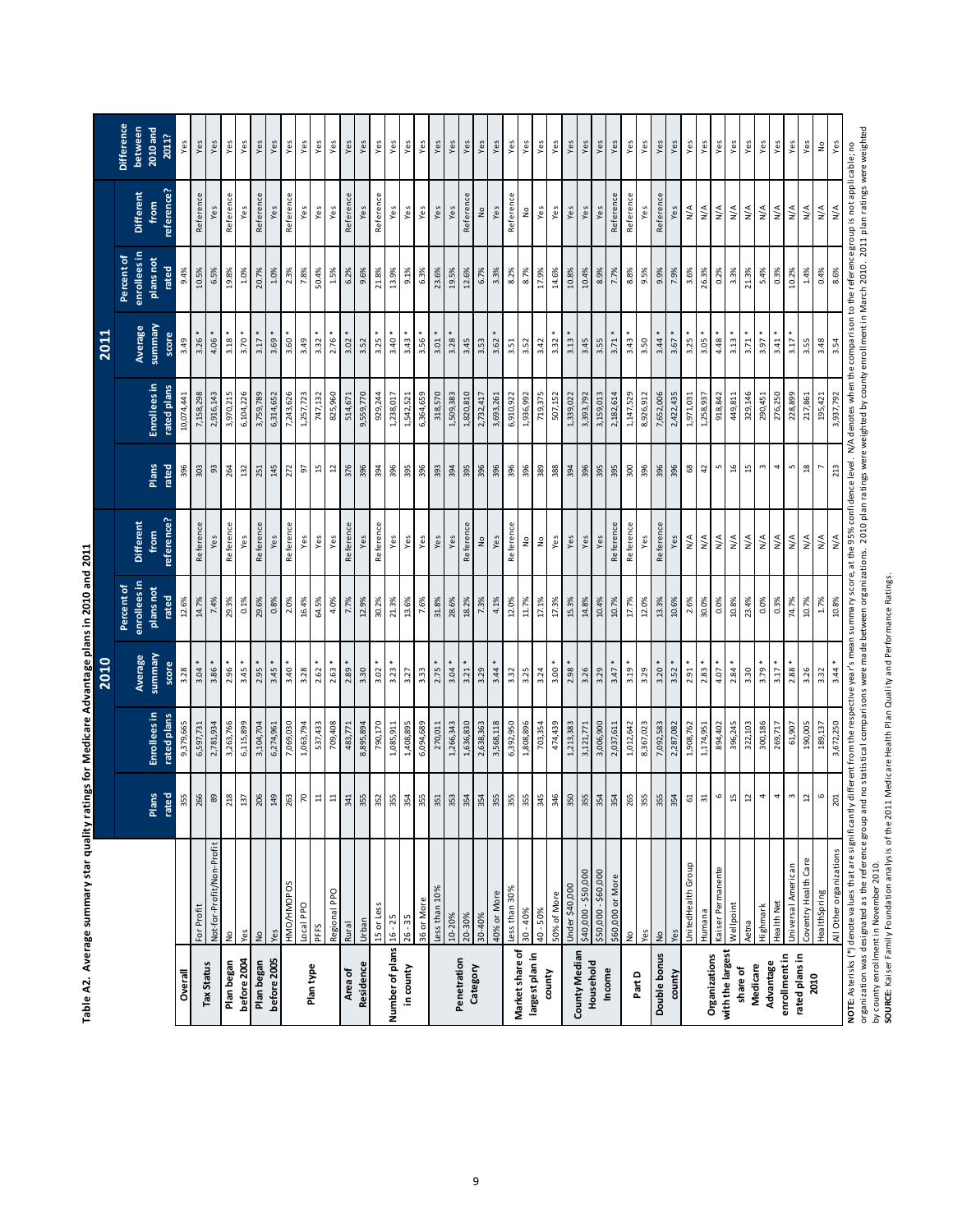|                 |                                                                                                                                                                                                                                                      |                      | 2010                       |                    |                    |                    | 2011                        |                  |                                                                                                                           |                                             |
|-----------------|------------------------------------------------------------------------------------------------------------------------------------------------------------------------------------------------------------------------------------------------------|----------------------|----------------------------|--------------------|--------------------|--------------------|-----------------------------|------------------|---------------------------------------------------------------------------------------------------------------------------|---------------------------------------------|
|                 |                                                                                                                                                                                                                                                      |                      |                            |                    | Percent of         |                    |                             |                  | Percent of                                                                                                                | <b>Difference</b>                           |
|                 |                                                                                                                                                                                                                                                      |                      |                            | <b>Average</b>     | enrollees in       |                    |                             | Average          | enrollees in                                                                                                              | between                                     |
|                 |                                                                                                                                                                                                                                                      | <b>Plans rated</b>   | Emollees in<br>rated plans | summary<br>score   | plans not<br>rated | <b>Plans rated</b> | Enrollees in<br>rated plans | summary<br>score | plans not<br>rated                                                                                                        | 2010 and<br>2011?                           |
|                 | UnitedHealth Group                                                                                                                                                                                                                                   | 40                   | 1,349,690                  | 3.02               | 1.5%               | 42                 | 1,333,910                   | 3.25             | 4.9%                                                                                                                      | Yes                                         |
|                 | Humana                                                                                                                                                                                                                                               | 12                   | 606,487                    | 3.06               | 2.5%               | 13                 | 614,172                     | 3.38             | 2.6%                                                                                                                      | Yes                                         |
|                 | Kaiser Permanente                                                                                                                                                                                                                                    | 6                    | 894,402                    | 4.07               | 0.0%               | m                  | 918,842                     | 4.48             | 0.2%                                                                                                                      | Yes                                         |
|                 | Wellpoint                                                                                                                                                                                                                                            | $\mathbf \omega$     | 172,110                    | 3.14               | 0.3%               | $\circ$            | 169,233                     | 3.16             | 0.4%                                                                                                                      | ş                                           |
|                 | Aetna                                                                                                                                                                                                                                                | $\overline{10}$      | 158,987                    | 3.12               | 7.3%               | $\frac{3}{2}$      | 165,304                     | 3.45             | 2.8%                                                                                                                      | Yes                                         |
| HMOs            | Highmark                                                                                                                                                                                                                                             | 1                    | 156,310                    | 4.00               | 0.0%               | 1                  | 151,680                     | 4.00             | 0.0%                                                                                                                      | ş                                           |
|                 | <b>Health Net</b>                                                                                                                                                                                                                                    | $\,$                 | 234,549                    | 3.12               | 0.0%               | E                  | 237,166                     | 3.40             | 0.0%                                                                                                                      | Yes                                         |
|                 | Universal American                                                                                                                                                                                                                                   | $\,$ $\,$            | 61,907                     | 2.88               | 0.2%               | $\mathsf m$        | 63,415                      | 3.27             | 0.2%                                                                                                                      | Yes                                         |
|                 | Coventry Health Care                                                                                                                                                                                                                                 | G                    | 127,088                    | 3.19               | 4.0%               | $\Xi$              | 134,969                     | 3.55             | 0.0%                                                                                                                      | Yes                                         |
|                 | HealthSpring                                                                                                                                                                                                                                         | $\mathbf \omega$     | 189,137                    | 3.32               | 0.3%               | $\circ$            | 192,093                     | 3.50             | 0.4%                                                                                                                      | ş                                           |
|                 | All Other organizations                                                                                                                                                                                                                              | 167                  | 3,118,363                  | 3.47               | 2.7%               | 169                | 3,262,842                   | 3.57             | 2.2%                                                                                                                      | Yes                                         |
|                 | UnitedHealth Group                                                                                                                                                                                                                                   | 16                   | 113,532                    | 2.72               | 7.5%               | 20                 | 123,878                     | 3.07             | 2.5%                                                                                                                      | Yes                                         |
|                 | Humana                                                                                                                                                                                                                                               | 15                   | 150,411                    | 2.81               | 34.1%              | 26                 | 215,728                     | 3.10             | 12.2%                                                                                                                     | Yes                                         |
|                 | Wellpoint                                                                                                                                                                                                                                            | 4                    | 36,411                     | $3.00*$            | 16.0%              | LN                 | 47,137                      | 3.28             | 11.4%                                                                                                                     | Yes                                         |
|                 | Aetna                                                                                                                                                                                                                                                | $\mathbf{\tilde{z}}$ | 163,116                    | 3.47               | 0.7%               | 2                  | 163,842                     | 3.97             | 0.7%                                                                                                                      | Yes                                         |
| Local PPOs      | Highmark                                                                                                                                                                                                                                             | $\sim$               | 127,313                    | 3.50               | 0.0%               | $\mathbf{\Omega}$  | 138,771                     | 3.94             | 0.0%                                                                                                                      | Yes                                         |
|                 | <b>Health Net</b>                                                                                                                                                                                                                                    | $\overline{ }$       | 35,168                     | 3.50               | 2.0%               | ſ                  | 39,084                      | 3.50             | 1.8%                                                                                                                      | $\mathrel{\mathop{\underline{\mathsf{e}}}}$ |
|                 | Universal American                                                                                                                                                                                                                                   | $\widetilde{\Xi}$    | $\widetilde{\mathsf{K}}$   | $\frac{\kappa}{2}$ | 100.0%             | £                  | ž                           | $\frac{R}{N}$    | 100.0%                                                                                                                    | $\frac{R}{N}$                               |
|                 | HealthSpring                                                                                                                                                                                                                                         | $\widetilde{\Xi}$    | ξ                          | $\frac{\kappa}{2}$ | 100.0%             | 1                  | 3,328                       | 2.50             | 0.0%                                                                                                                      | E                                           |
|                 | All Other organizations                                                                                                                                                                                                                              | 27                   | 374,926                    | 3.47               | 16.6%              | 33                 | 443,063                     | 3.51             | 7.7%                                                                                                                      | ş                                           |
|                 | UnitedHealth Group                                                                                                                                                                                                                                   | 1                    | 304,591                    | $2.50*$            | 0.6%               | 1                  | 325,249                     | 3.50             | 0.6%                                                                                                                      | E                                           |
|                 | Humana                                                                                                                                                                                                                                               | $\,$ $\,$            | 51,343                     | 2.55               | 88.9%              | $\sim$             | 30,417                      | 3.18             | 93.0%                                                                                                                     | Yes                                         |
|                 | Wellpoint                                                                                                                                                                                                                                            | S                    | 68,409                     | 2.50               | 37.3%              | $\omega$           | 96,488                      | 3.20             | 8.0%                                                                                                                      | Yes                                         |
| PFFS plans      | Aetna                                                                                                                                                                                                                                                | $\frac{\kappa}{2}$   | ξ                          | $\widetilde{\Xi}$  | 100.0%             | ≸                  | $\frac{4}{2}$               | $\frac{4}{2}$    | $\frac{4}{5}$                                                                                                             | $\frac{4}{5}$                               |
|                 | Highmark                                                                                                                                                                                                                                             | $\overline{ }$       | 16,563                     | 4.00               | 0.3%               | ⋚                  | $\frac{4}{2}$               | $\frac{4}{2}$    | $\frac{4}{5}$                                                                                                             | $\frac{4}{5}$                               |
|                 | Universal American                                                                                                                                                                                                                                   | $\widetilde{\Xi}$    | ξ                          | Ξ                  | 100.0%             | 2                  | 165,484                     | 3.13             | 0.0%                                                                                                                      | $\widetilde{\Xi}$                           |
|                 | All Other organizations                                                                                                                                                                                                                              | $\omega$             | 96,527                     | $\ast$<br>2.88     | 73.9%              | $\overline{ }$     | 129,494                     | 3.25             | 65.5%                                                                                                                     | Yes                                         |
|                 | UnitedHealth Group                                                                                                                                                                                                                                   | 4                    | 140,949                    | $2.92 *$           | 11.9%              | 5                  | 187,994                     | 2.97             | 0.0%                                                                                                                      | Yes                                         |
| <b>Regional</b> | Humana                                                                                                                                                                                                                                               | Ţ                    | 366,710                    | $2.50*$            | 0.0%               | 1                  | 398,620                     | $2.50 *$         | 0.0%                                                                                                                      | ş                                           |
| <b>PPOs</b>     | Wellpoint                                                                                                                                                                                                                                            | $\sim$               | 119,315                    | $2.55 *$           | 0.0%               | 2                  | 136,953                     | $3.00*$          | 0.0%                                                                                                                      | Yes                                         |
|                 | All Other organizations                                                                                                                                                                                                                              | 4                    | 82,434                     | $2.86 *$           | 11.0%              | 4                  | 102,393                     | $3.03 *$         | 10.7%                                                                                                                     | Yes                                         |
|                 | offer this type of plan in the year. NR denotes organizations that offered at least one plan of this type in the year, of which none of these plans were rated. 2010 plan ratings were<br>NOTE: Asterisks (*) denote values that are significantly d |                      |                            |                    |                    |                    |                             |                  | ifferent from the respective year's mean summary score, at the 95% confidence level. N/A denotes when the company did not |                                             |

Table A3. Summary star ratings of the organizations with the largest share of Medicare Advantage enrollment in rated plans in 2010, by plan type, 2010 and 2011 Table A3. Summary star ratings of the organizations with the largest share of Medicare Advantage enrollment in rated plans in 2010, by plan type, 2010 and 2011

weighted by county enrollment in March 2010. 2011 plan ratings were weighted by county enrollment in November 2010.<br>SOURCE: Kaiser Family Foundation analysis of the 2011 Medicare Health Plan Quality and Performance Ratings weighted by county enrollment in March 2010. 2011 plan ratings were weighted by county enrollment in November 2010. **SOURCE:** Kaiser Family Foundation analysis of the 2011 Medicare Health Plan Quality and Performance Ratings.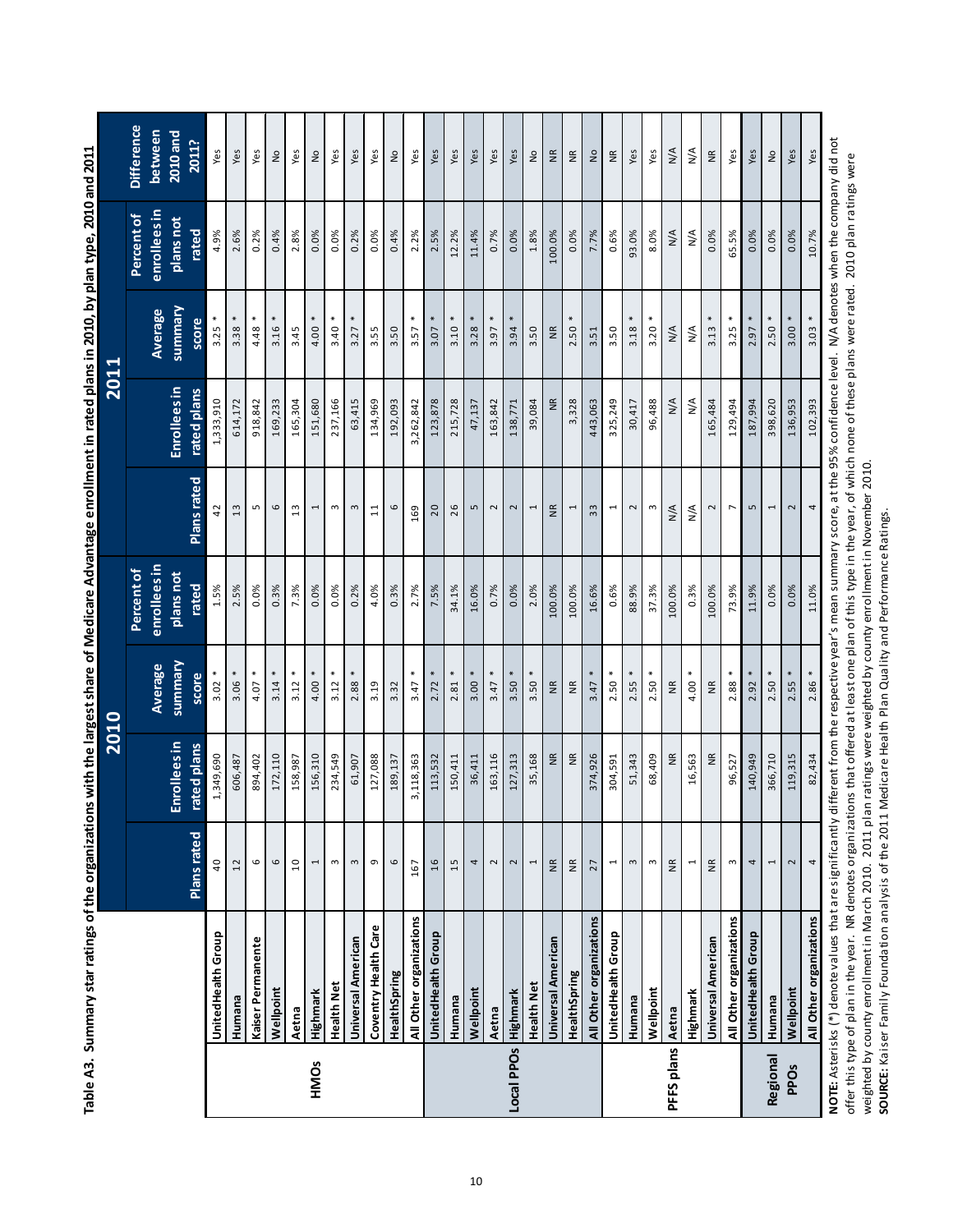|                         |                                                                                                                                                                                                                        |                    |                   | 2010                |                            |                          | <b>2011</b>          |                     |                            |                              |
|-------------------------|------------------------------------------------------------------------------------------------------------------------------------------------------------------------------------------------------------------------|--------------------|-------------------|---------------------|----------------------------|--------------------------|----------------------|---------------------|----------------------------|------------------------------|
|                         |                                                                                                                                                                                                                        |                    |                   |                     | enrollees in<br>Percent of |                          |                      |                     | enrollees in<br>Percent of | <b>Difference</b><br>between |
|                         |                                                                                                                                                                                                                        |                    | Enrollees in      | <b>Average Part</b> | plans not                  |                          | <b>Enrollees</b> in  | <b>Average Part</b> | plans not                  | 2010 and                     |
|                         |                                                                                                                                                                                                                        | <b>Plans</b> rated | rated plans       | <b>D</b> score      | rated                      | <b>Plans</b> rated       | rated plans          | <b>D</b> score      | rated                      | 2011?                        |
|                         | UnitedHealth Group                                                                                                                                                                                                     | 45                 | 1,357,085         | 3.38                | 1.0%                       | 49                       | 1,347,273            | 3.23                | 3.9%                       | Yes                          |
|                         | Humana                                                                                                                                                                                                                 | 13                 | 609,146           | 3.59                | 2.1%                       | 15                       | 616,752              | 3.35                | 2.1%                       | Yes                          |
|                         | Kaiser Permanente                                                                                                                                                                                                      | 6                  | 894,402           | $\ast$<br>4.54      | 0.0%                       | S                        | 918,842              | 4.58                | 0.2%                       | Yes                          |
|                         | Wellpoint                                                                                                                                                                                                              | $\mathbf \omega$   | 172,110           | 3.26                | 0.3%                       | 6                        | 169,233              | 2.56                | 0.4%                       | Yes                          |
|                         | Aetna                                                                                                                                                                                                                  | $\overline{17}$    | 169,997           | 2.98                | 0.9%                       | 16                       | 169,429              | 3.00                | 0.4%                       | $\frac{1}{2}$                |
| HMOS                    | Highmark                                                                                                                                                                                                               | I                  | 156,310           | 4.00                | 0.0%                       | I                        | 151,680              | 4.00                | 0.0%                       | $\frac{1}{2}$                |
|                         | <b>Health Net</b>                                                                                                                                                                                                      | $\,$ $\,$          | 234,549           | 3.38                | 0.0%                       | $\omega$                 | 237,166              | 3.00                | 0.0%                       | Yes                          |
|                         | <b>Universal American</b>                                                                                                                                                                                              | $\mathsf m$        | 61,907            | 3.32                | 0.2%                       | $\omega$                 | 63,415               | 3.77                | 0.2%                       | Yes                          |
|                         | Coventry Health Care                                                                                                                                                                                                   | $\frac{1}{1}$      | 132,284           | 3.24                | 0.0%                       | $\Xi$                    | 134,969              | 3.35                | 0.0%                       | Yes                          |
|                         | HealthSpring                                                                                                                                                                                                           | 6                  | 189,137           | 4.24                | 0.3%                       | 6                        | 192,093              | 3.60                | 0.4%                       | Yes                          |
|                         | All Other organizations                                                                                                                                                                                                | 186                | 3,170,940         | 3.69                | 1.1%                       | 190                      | 3,298,690            | 3.51                | 1.2%                       | Yes                          |
|                         | UnitedHealth Group                                                                                                                                                                                                     | 19                 | 118,726           | 2.95                | 3.3%                       | 22                       | 127,010              | $\ast$<br>3.11      | 0.0%                       | Yes                          |
|                         | Humana                                                                                                                                                                                                                 | 21                 | 182,900           | 3.02                | 19.8%                      | 30                       | 231,843              | 3.10                | 5.6%                       | Yes                          |
|                         | Wellpoint                                                                                                                                                                                                              | S                  | 38,168            | 3.28                | 11.9%                      | $\overline{ }$           | 52,363               | 2.69                | 1.6%                       | Yes                          |
|                         | Aetna                                                                                                                                                                                                                  | $\omega$           | 163,802           | $2.99 *$            | 0.3%                       | 2                        | 163,842              | $3.47 *$            | 0.7%                       | Yes                          |
| Local PPOs Highmark     |                                                                                                                                                                                                                        | 2                  | 127,313           | $4.00*$             | 0.0%                       | $\sim$                   | 138,771              | 3.94                | 0.0%                       | Yes                          |
|                         | <b>Health Net</b>                                                                                                                                                                                                      | $\sim$             | 35,894            | 3.99                | 0.0%                       | $\sim$                   | 39,812               | 3.49                | 0.0%                       | Yes                          |
|                         | <b>Universal American</b>                                                                                                                                                                                              | $\widetilde{\Xi}$  | $\widetilde{\Xi}$ | $\widetilde{\Xi}$   | 100.0%                     | $\sim$                   | 25,874               | 2.97                | 0.0%                       | $\frac{\kappa}{2}$           |
|                         | HealthSpring                                                                                                                                                                                                           | £                  | $\widetilde{\Xi}$ | $\widetilde{\Xi}$   | 100.0%                     | 1                        | 3,328                | $\ast$<br>3.00      | 0.0%                       | $\widetilde{\Xi}$            |
|                         | All Other organizations                                                                                                                                                                                                | 35                 | 414,634           | 3.83                | 7.8%                       | 39                       | 464,247              | 3.41                | 3.3%                       | Yes                          |
|                         | UnitedHealth Group                                                                                                                                                                                                     | 1                  | 304,591           | $3.00*$             | 0.6%                       | $\overline{\phantom{0}}$ | 325,249              | 3.00                | 0.6%                       | ş                            |
|                         | Humana                                                                                                                                                                                                                 | $\sim$             | 51,220            | $3.00*$             | 88.9%                      | $\omega$                 | 429,669              | 2.97                | 0.9%                       | Yes                          |
|                         | Wellpoint                                                                                                                                                                                                              | S                  | 106,949           | $2.99 *$            | 2.0%                       | $\,$ $\,$                | 96,488               | $2.70*$             | 8.0%                       | Yes                          |
| <b>PFFS plans Aetna</b> |                                                                                                                                                                                                                        | I                  | 84,603            | $2.50*$             | 0.0%                       | $\mathsf{N}/\mathsf{A}$  | $\frac{4}{\sqrt{2}}$ | N/A                 | N/A                        | N/A                          |
|                         | Highmark                                                                                                                                                                                                               | $\sim$             | 16,611            | 4.50                | 0.0%                       | $\frac{4}{\sqrt{2}}$     | $\frac{4}{\sqrt{2}}$ | $\frac{4}{2}$       | $\frac{4}{\sqrt{2}}$       | $\frac{4}{2}$                |
|                         | Universal American                                                                                                                                                                                                     | $\sim$             | 165,236           | 2.50                | 0.0%                       | $\sim$                   | 165,484              | 2.63                | 0.0%                       | Yes                          |
|                         | All Other organizations                                                                                                                                                                                                | 16                 | 324,012           | 3.18                | 12.3%                      | r,                       | 129,494              | 3.01                | 65.5%                      | Yes                          |
|                         | UnitedHealth Group                                                                                                                                                                                                     | 4                  | 140,949           | 3.33                | 11.9%                      | 5                        | 187,994              | 2.99                | 0.0%                       | Yes                          |
| Regional                | Humana                                                                                                                                                                                                                 | Ţ                  | 366,710           | $2.50 *$            | 0.0%                       | ſ                        | 398,620              | $2.50 *$            | 0.0%                       | Ş                            |
| <b>PPOs</b>             | Wellpoint                                                                                                                                                                                                              | $\sim$             | 119,315           | $3.27 *$            | 0.0%                       | $\sim$                   | 136,953              | $2.50 *$            | 0.0%                       | Yes                          |
|                         | All Other organizations                                                                                                                                                                                                | 4                  | 82,434            | $3.41 *$            | 11.0%                      | 4                        | 102,393              | $3.13 *$            | 10.7%                      | Yes                          |
|                         | NOTE: Asterisks (*) denote values that are significantly different from the respective year's mean Part D score, at the 95% confidence level. N/A denotes when the company did not offer                               |                    |                   |                     |                            |                          |                      |                     |                            |                              |
|                         | this type of plan in the year. NR denotes organizations that offered at least one plan of this type in the year, of which none of these plans were rated. 2010 plan ratings were weighted by                           |                    |                   |                     |                            |                          |                      |                     |                            |                              |
|                         | SOURCE: Kaiser Family Foundation analysis of the 2011 Medicare Health Plan Quality and Performance Ratings.<br>county enrollment in March 2010. 2011 plan ratings were weighted by county enrollment in November 2010. |                    |                   |                     |                            |                          |                      |                     |                            |                              |

| $\ddot{\phantom{a}}$                                                                           |
|------------------------------------------------------------------------------------------------|
| l                                                                                              |
| ֧֧֧ׅ֧ׅ֧֧֧֦֧֧֧֧֧֧֦֧֧֧֧֧֧֧֧֧֧֚֚֚֚֚֚֚֚֚֚֚֚֚֚֚֚֚֝֝֓֜֜֓֝֓֝֓֜֜֜֜֓֜֜֜֜֜֜<br>֧֧֧֛֧֛֧֛֧֛֧֛֪֛֚֚֚֚֜֜֜֜֜֜֜ |
|                                                                                                |
|                                                                                                |
|                                                                                                |
|                                                                                                |
|                                                                                                |
| י                                                                                              |
|                                                                                                |
|                                                                                                |
|                                                                                                |
|                                                                                                |
|                                                                                                |
|                                                                                                |
|                                                                                                |
|                                                                                                |
|                                                                                                |
|                                                                                                |
|                                                                                                |
|                                                                                                |
|                                                                                                |
|                                                                                                |
|                                                                                                |
|                                                                                                |
|                                                                                                |
|                                                                                                |
|                                                                                                |
|                                                                                                |
|                                                                                                |
|                                                                                                |
|                                                                                                |
|                                                                                                |
|                                                                                                |
|                                                                                                |
|                                                                                                |
|                                                                                                |
|                                                                                                |
|                                                                                                |
|                                                                                                |
| :                                                                                              |
|                                                                                                |
|                                                                                                |
| ֖֧֧֧֪֚֚֚֚֚֚֚֚֚֚֚֚֚֚֚֚֚֚֚֚֚֚֚֚֚֚֚֚֬֡֡֝֓֝֓֝֓֞֡֡֡֓                                                |
| ı<br>ī                                                                                         |
|                                                                                                |
|                                                                                                |
| I                                                                                              |
|                                                                                                |
|                                                                                                |
|                                                                                                |
| ׇ֠֕֡                                                                                           |
|                                                                                                |
|                                                                                                |
|                                                                                                |
|                                                                                                |
| Í<br>I                                                                                         |
|                                                                                                |
| l                                                                                              |
|                                                                                                |
| ţ                                                                                              |
| i<br>Í                                                                                         |
| I                                                                                              |